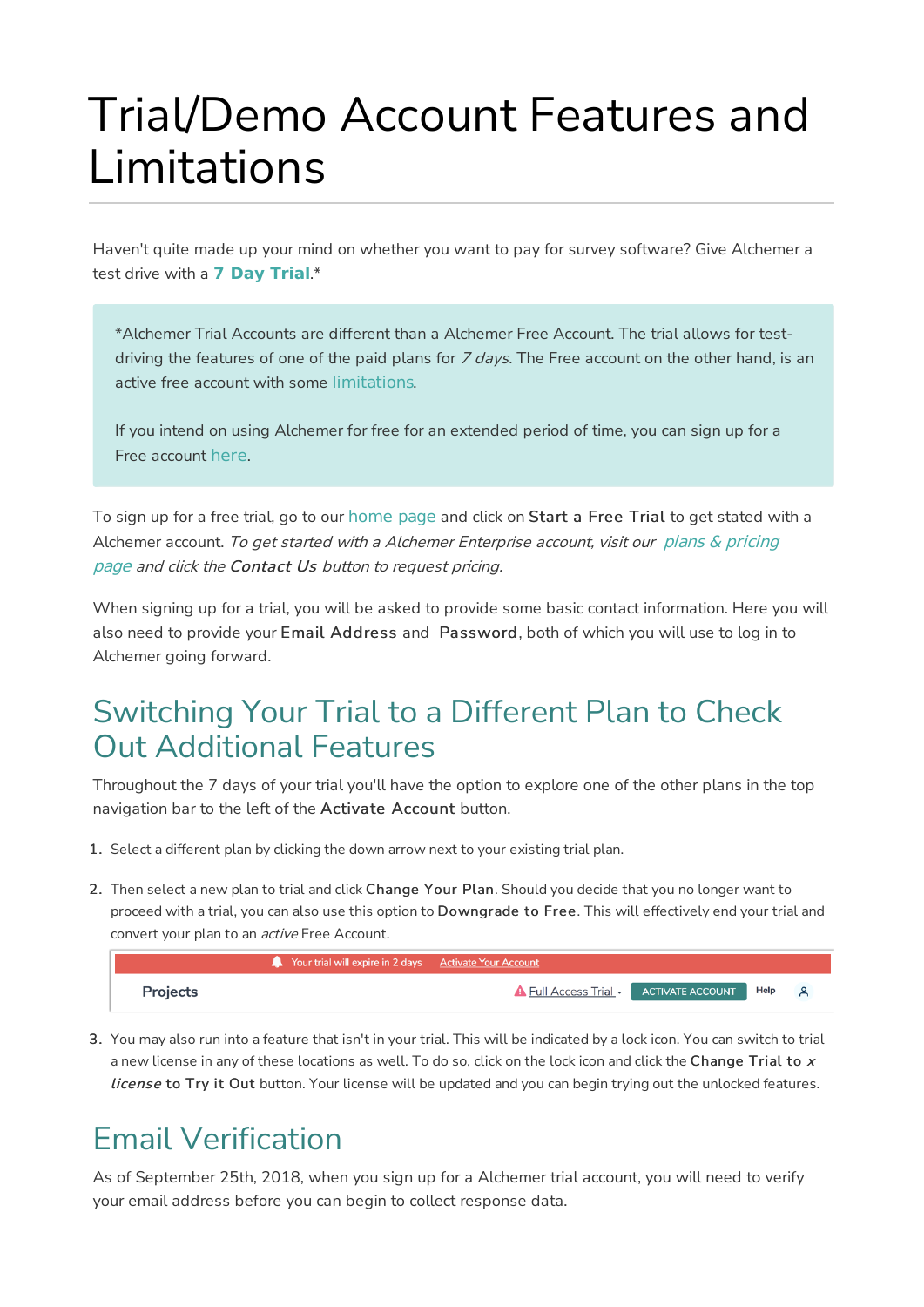Until you verify your email, several features in your Trial account will be disabled:

- Share tab
- Results tab (including Individual Responses, Reports, and Exports)
- Invite Others to Test feature
- Alchemer Rest API

Once the verification is complete you will gain access to these features.

Visit the Email Verification documentation for additional information and instructions.

#### Limitations

The following items are not available or are limited during the trial period. If you wish to use these features without limitation, you will need to activate your account.

- Email Campaigns Only 5 contacts can be added and sent to. If more than five contacts are uploaded, only the first five will be added.
- Send Email Action The Send Email Action can be added to your survey but emails will not be sent.
- Offline Mode upload responses in batches of no more than 60 responses at a time.
- API 60 calls per minute are permitted on trial accounts.
- HTML 5 Password Input type is not allowed
- Responses, Reports, and Exports During the Trial Period, you will be able to report on the *most recent 12* hours of data. You will need to activate your account to unlock the full capabilities of Alchemer Reporting.
- Survey Transfers are not compatible with trial accounts.
- Share links do not function after a Trial account expires.

If you are generating test data during your trial, we recommend that you do not use the Randomly set submission data of test responses setting.



### Acceptable Use

According to our Services Agreement, Alchemer surveys should never ask for any sensitive or secure data. As such, trial surveys will include a banner at the top of each survey page alerting respondents that the survey was created using a Alchemer trial and that the user's identity has not been verified.

There will also be text above the Next/Submit buttons alerting respondents not to enter sensitive information unless they are certain of the source of the survey.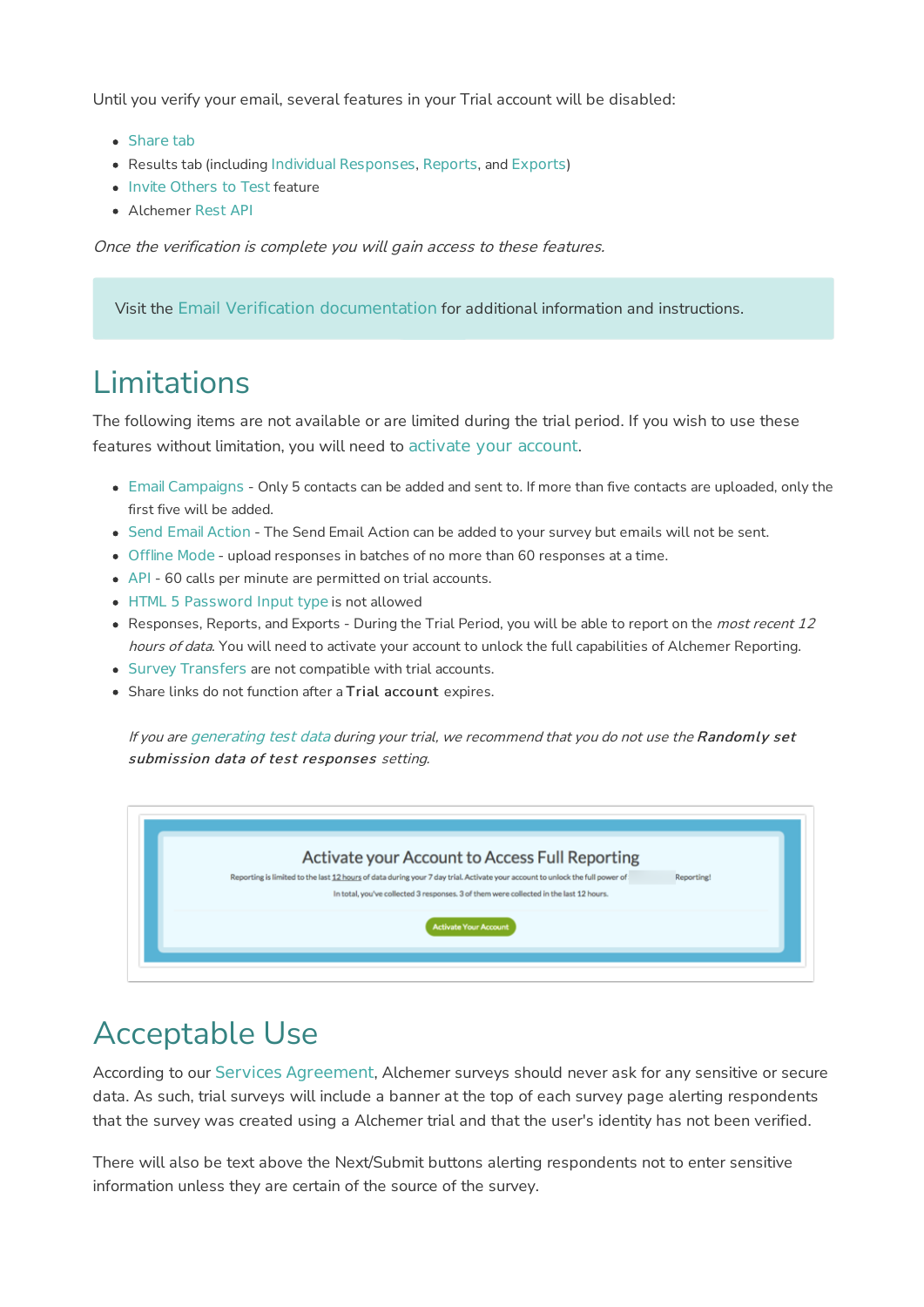In both places there will be an option to Report Abuse.

These alerts will be visible in Alchemer when previewing your survey, as well as, in the survey preview on the Style tab. In preview there will be a link to activate your account so that you can remove the banner (see below).

| My Free Survey                                                   |                                                                                                                                                                                                                         |
|------------------------------------------------------------------|-------------------------------------------------------------------------------------------------------------------------------------------------------------------------------------------------------------------------|
| 1. Will you attend the event?<br>$\bigcirc$ Yes<br>$\bigcirc$ No |                                                                                                                                                                                                                         |
|                                                                  | Never enter sensitive information unless you are certain of the source of the survey. This<br>survey uses a trial version of the SurveyGizmo platform and the user's identity is not<br>verified. Report Abuse.<br>Next |

#### Activation

To activate your Alchemer account, you will need to submit payment.

Alchemer accounts are available on a monthly or annual basis. During your trial period, you can click on the Activate Account button at any time to select your desired license type and submit payment.

|                 | Your trial will expire in 2 days Activate Your Account |                                               |  |  |
|-----------------|--------------------------------------------------------|-----------------------------------------------|--|--|
| <b>Projects</b> |                                                        | A Full Access Trial - ACTIVATE ACCOUNT Help 8 |  |  |

The following Alchemer plans can be paid for in the application with a credit card (we also accept check and transfers as payment for annual accounts):

- Collaborator Plan
- Professional Plan
- Full Access Plan

Compare the above plans by visiting our pricing page.

Note: If you started a trial of a Alchemer plan and would like to explore Alchemer's Enterprise Packages, click Activate and click the Contact Us button in the Enterprise column to reach out to our Sales team.